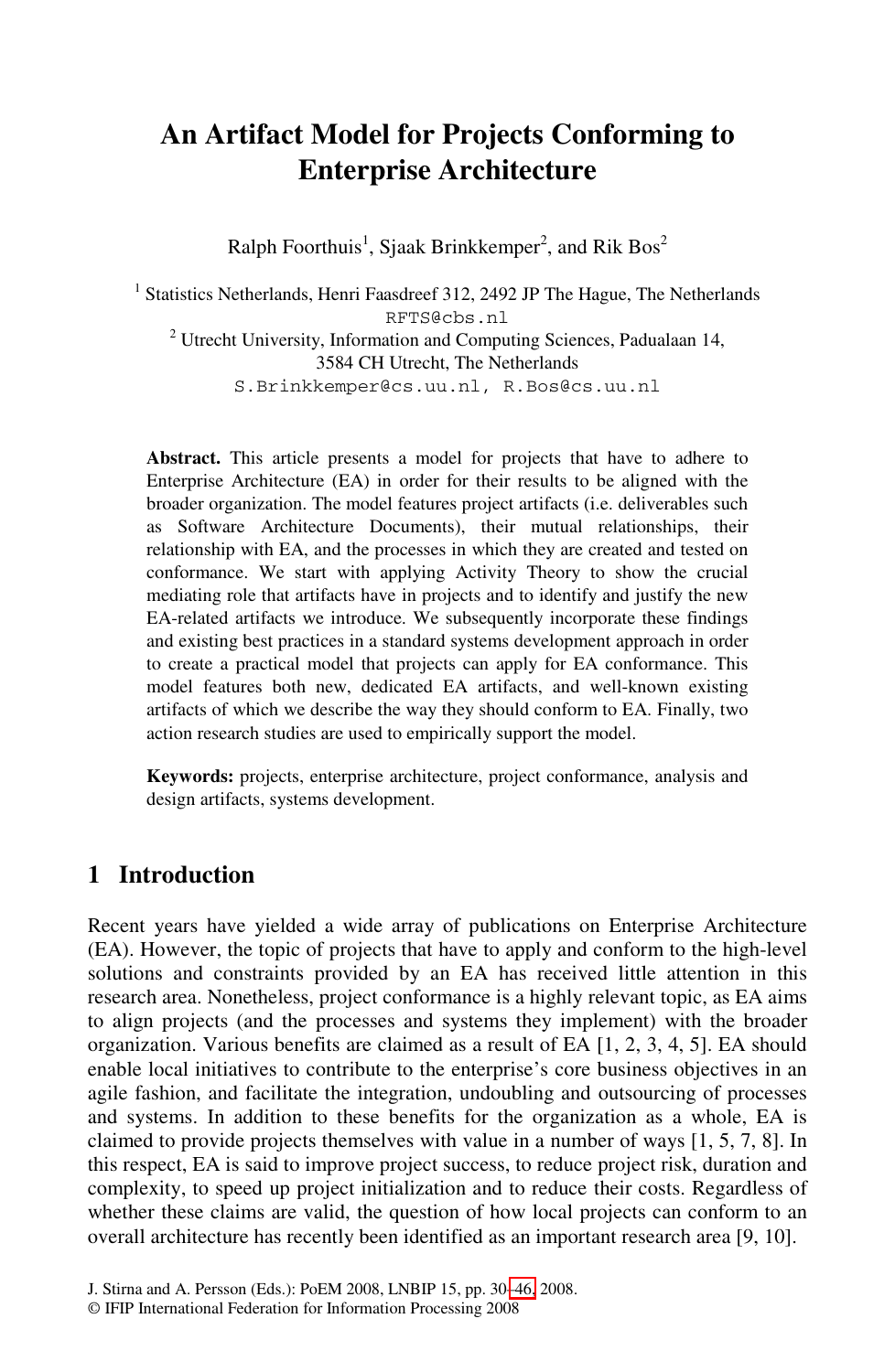In a previous paper on projects conforming to EA [10] we identified key architectural project artifacts (i.e. deliverables or working products, such as the Software Architecture Document). In addition, we identified best practices for this type of project, and presented them relatively independent from each other [11]. A next step is to take these artifacts and practices to formulate a coherent model for deliverables in projects applying EA prescriptions. Therefore, the research question of this paper is:

*What artifacts are relevant for projects conforming to EA, how are they related to EA, and how are they created and tested on conformance?* 

The goal of this research is twofold. First, our model of the artifacts and their related processes and roles provides organizations with a (semi-)structured approach to carry out projects conforming to higher level architectures. Second, by adopting an Activity Theory perspective in order to understand, identify and justify relevant new project artifacts, we learn more about the nature of projects conforming to EA.

The *projects* referred to in the remainder of this paper are projects containing both a business (re)design component and an IT component. Central to this study is that they are specific, local projects that have to adhere to Enterprise Architecture. Therefore, we do not consider initiatives to implement e.g. enterprise-wide services to be projects here, since these may be seen as part of (or directly related to) the EA itself and are therefore located at another level. See section 2 for more information.

The paper will proceed as follows. In section 2 we will briefly present a framework demonstrating our view on EA and projects. In section 3 we will apply Activity Theory to specify the role of project artifacts, understand projects conforming to EA, and thereby identify and justify important artifact types for this kind of project. In section 4 we present our artifact model. Section 5 describes our empirical research strategy and the results from this participative approach in a national statistical agency. Section 6 is for conclusions and further research.

# **2 Enterprise Architecture and Project Conformance**

We define *Enterprise Architecture* as the high-level set of views and prescriptions that guide the coherent design and implementation of processes, organizational structures, information provision and technology within an organization or other socio-technical system [11]. The *views* typically provide insight into the context and meaning of a system, and its fundamental organization, its components and their interrelationships. As such, views can depict both the as-is and the to-be situation. *Prescriptions* can be principles, models or policy statements. They focus solely on the to-be situation and thus provide generic constraints and direction for both high-level, enterprise-wide endeavors and more detailed local initiatives. As such, they are the means by which the EA guides projects.

Figure 1, adapted from [10] and [11], shows the conformance relationship between projects and Enterprise Architecture. The Project Architecture consists of two parts. The *Project Start Architecture* (PSA) is the collection of prescriptions from an EA that is relevant for the current project, and the early translation of these prescriptions to the specific situation (see also [5]). As a result, the PSA specifies the project's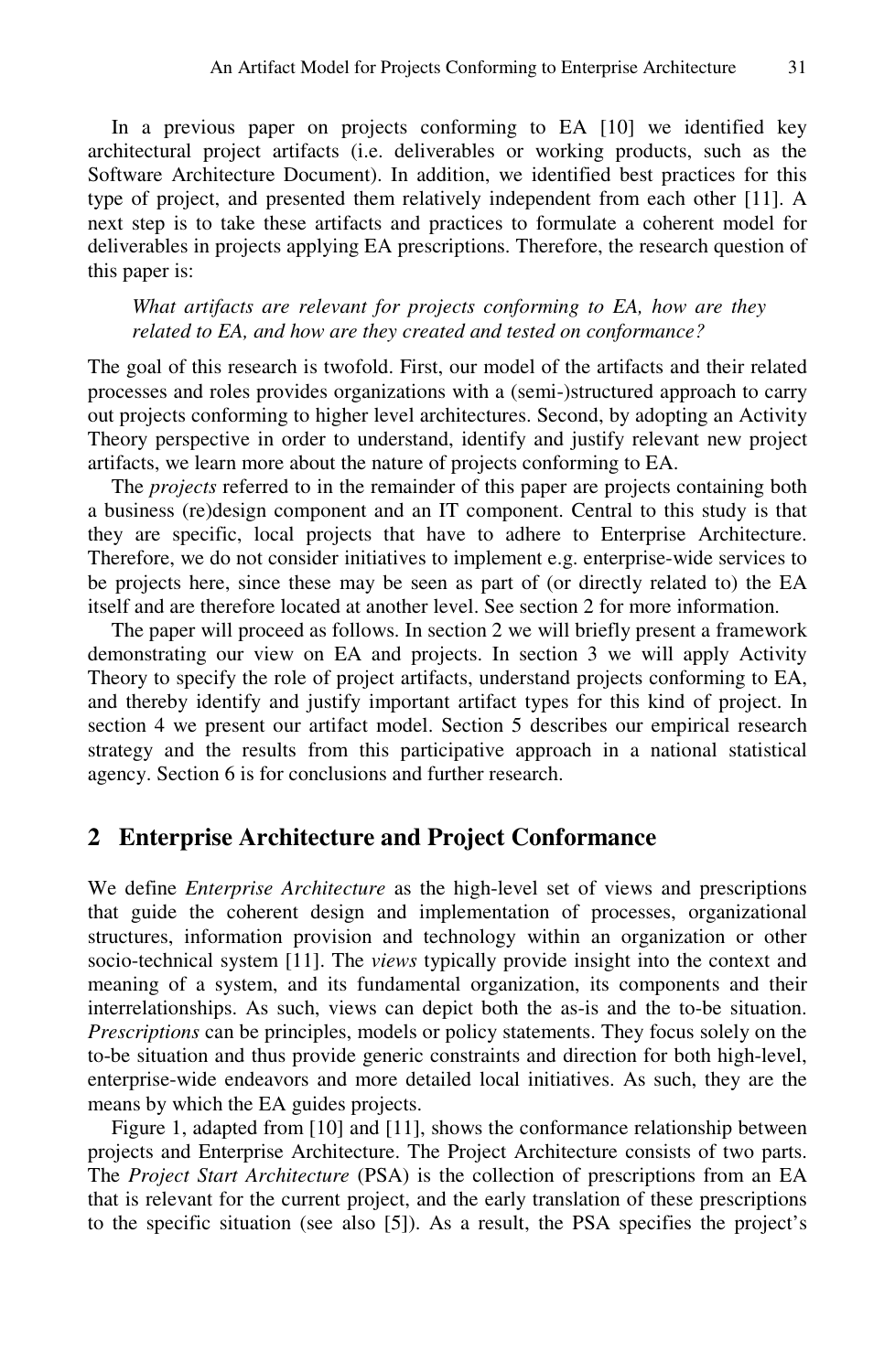

**Fig. 1.** The Project Conformance Framework

direction and boundaries at the start of the project, and as such stimulates EA awareness amongst project members [11]. Consequently, the fundamental analysis and design artifacts that describe the specific solution that will be created in the project will have to be compliant with the prescriptions in the PSA. This collection of fundamental artifacts is called the *Project Exclusive Design* (PED). The PED can contain artifacts such as a (Business) Vision document, a Domain Model, architecturally significant Use Cases and a Software Architecture Document. The PSA and the artifacts of the PED will be incorporated in our model in section 4.

During or after the creation of the Project Architecture, the project members can provide the enterprise architects with feedback on the EA. With these comments on the prescriptions and views, the EA can be further refined.

Although governmental and commercial organizations have developed approaches for stimulating projects to conform to EA, not much academic research has been done on the topic [11]. Important lessons learned so far include: use a PSA for a first translation of EA prescriptions and to create architectural awareness; review artifacts on EA conformance; use artifact templates to stimulate EA conformance; use one PSA version for the business analysis phase and another for the IT development phase; involve EA architects in the project; provide feedback to the EA architects to refine the EA [2, 5, 11, 8]. We have incorporated this knowledge into our model in section 4.

### **3 Applying Activity Theory to Projects Conforming to EA**

This section will discuss Activity Theory (AT) and apply it to projects conforming to EA. See [15] for a general treatment of AT and [16, 17, 18] for an overview in the context of IS. AT is used in IS research mainly in the fields of Computer Supported Cooperative Work and Human-Computer Interaction. Activity Theory is relevant here for two reasons. First, it demonstrates the meaning and importance of artifacts in a project. This is relevant in this paper, as form the core element of our artifact model. Second, applying AT helps to identify and theoretically justify the new EA-related artifacts that we will use in our model. Section 3.1 describes important elements of Activity Theory. Section 3.2 applies these elements to projects conforming to EA.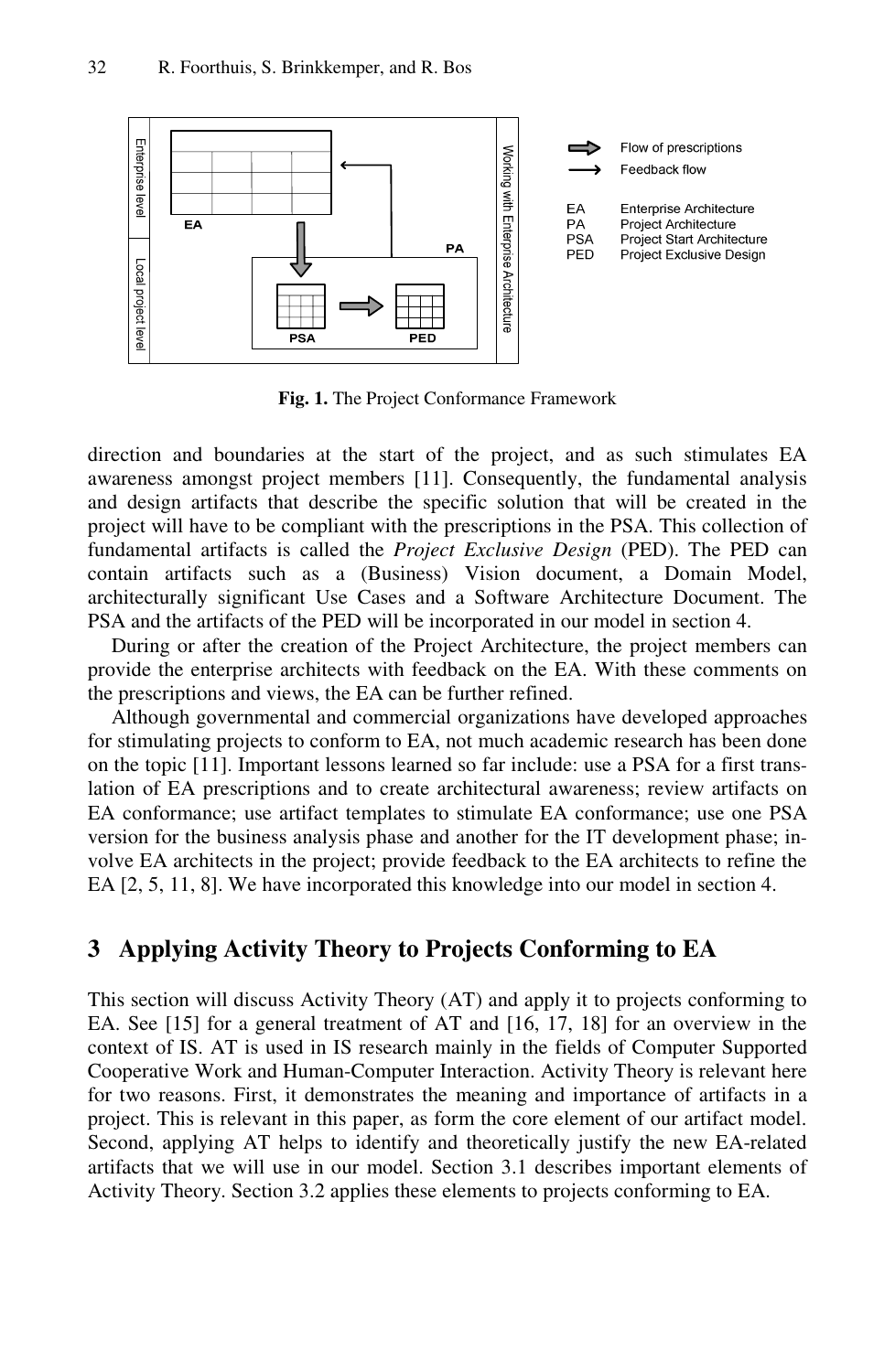#### **3.1 The Elements of Activity Theory**

According to [6], an artifact is "something created by humans usually for a practical purpose." Consequently, an artifact can be almost anything, such as a surgical instrument, a chair, a book or even the knowledge in a book. This broad definition is also used in Activity Theory, a theoretical approach in which artifacts have a very important function in *mediating* human activities. Artifacts are seen as tools, rules or the way that labor is divided [18, 19]. According to [15, 16], artifacts mediate between the elements of activities: active *subjects* (actors), *objects* (that need to be transformed to the desired outcome) and the *community* (those who share the object). An artifact can mediate not only between a subject and other elements, but also helps both explicitly and implicitly in tuning the actors involved. Figure 2 shows the structure of an activity. A continuous line represents mediation between the elements of an activity (which is represented by rectangles), whereas a broken line denotes the relation that is being mediated by artifacts (which are represented by ellipses).

Over the years, the artifacts have often been adopted and developed in such a way that they can mediate activities within a community [17]. In a hospital, for example, a surgical instrument (artifact) that is used within an operating room can be seen as a mediator between the surgeon (subject) and the patient being operated (object). This activity hopefully results in a cured patient (outcome). [16] describes the artifact as being both *enabling* (as it embeds the historically collected experience and skills) and *limiting* (as one specific tool does not allow all possible actions). In this example, the artifact is a physical tool. However, artifacts can also be seen as being less tangible, even cognitive in nature. For example, the heuristics, experiences, concepts, methods, roles and also the language and signs used in carrying out a task. In this paper, however, we will take an even narrower view of artifacts, as we focus on the deliverables or work products. Inspired by [21], we define an *artifact* as an intermediate work product that is produced and used during a project, and has the function to capture and convey project information. This can be both information about the desired outcome (specialist artifacts) and about the project itself (project management artifacts). Created during projects, artifacts are subject to version control.

In this article, artifacts are either documents (e.g. Software Architecture Documents) or models (e.g. Use Case Models). We consider the artifacts that are central to our study mainly to be *tools* (because a document such as a Use Case is an analysis



**Fig. 2.** Mediation between elements of an activity [from 16]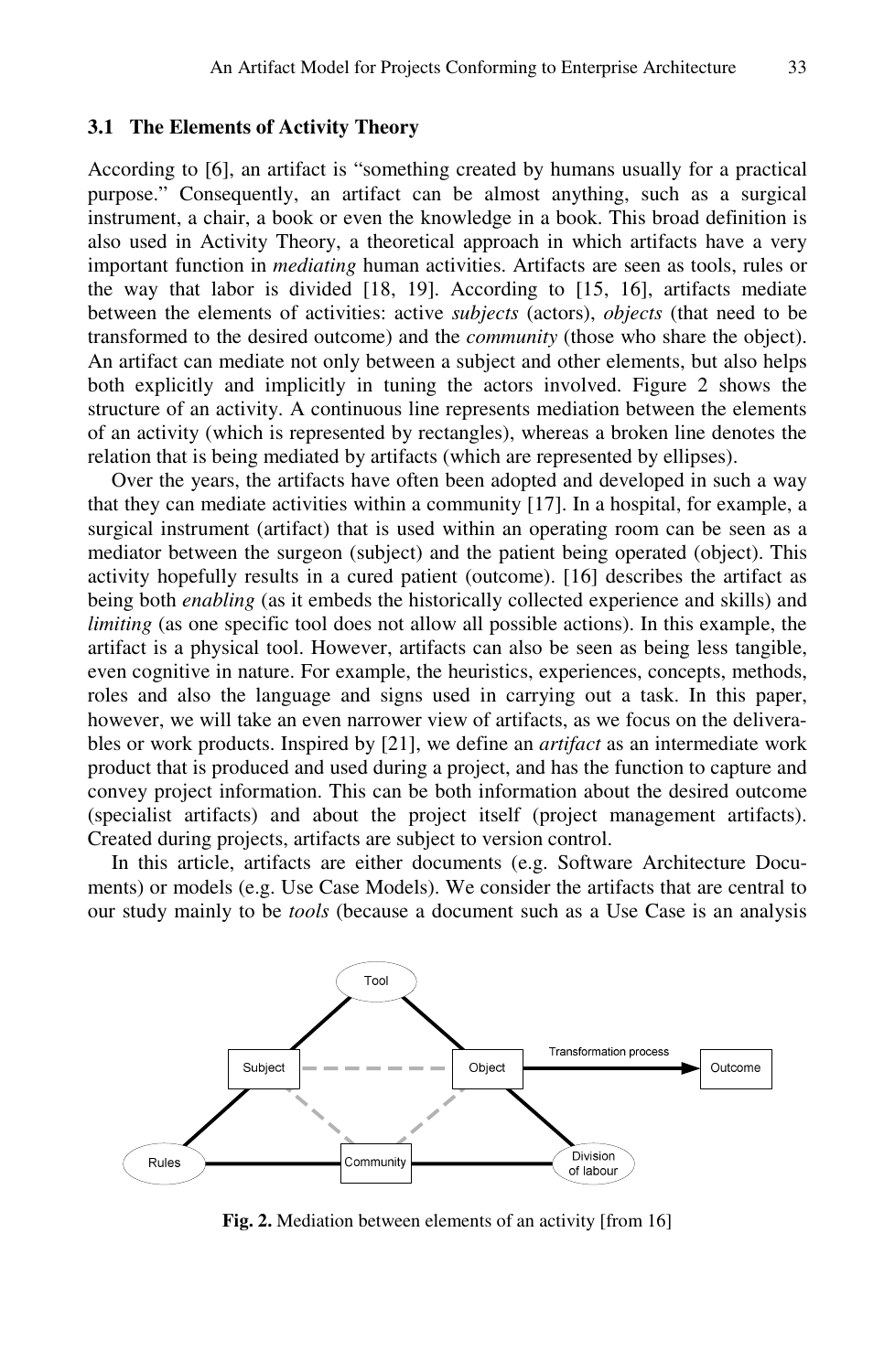and communication tool used in understanding, building and documenting the desired IT system). However, they are also closely related to AT's *rules* (because creating and using artifacts is bound to the method's rules of the game) and *division of labor* (because an artifact is usually created by a specific project role).

An activity consists of several short-term processes called *actions* [16]. Actions cannot be fully understood without taking into account the broader activity, as they are all instrumental in transforming its shared object into the intended outcome.

To understand the dynamics of activities, three *levels of a collaborative activity* are acknowledged in AT [17, 22]. Because of their hierarchical nature, we consider these levels to be valuable in analyzing the dynamics between the EA-level and the projectlevel. As such, they can assist in identifying and theoretically justifying crucial EArelated artifacts, which we will incorporate into our model. The lowest level of an activity is the *co-ordinated level* of work, capturing the routine and normal flow of interaction. The actors are individually following their roles, which are embodied in a *script* coordinating the actions. Such a script supplies working instructions, which are coded in explicit rules (e.g. plans, role descriptions) or in implicit, unwritten culture. The actors involved work in isolation, focusing solely on their own actions. The actors could be seen as passive participants instead of active subjects, as the script ensures that they are working in harmony with each other and their environment. It is followed strictly and is not being discussed. [17] gives the example of a hospital kitchen only delivering the food on the basis of standard requests, not taking into account the motives of the involved healthcare professionals.

At the *co-operative level* of work, the actors focus on a *shared object* instead of each focusing blindly and passively on performing their predetermined individual roles. They actively try to find mutually acceptable ways to conceptualize and solve the problem. This requires the actors to go beyond their scripts, balancing their own actions with the actions of others, possibly even influencing them. Although the script itself is not rewritten, it is insufficient in the current situation and active discussion is required to determine how to go beyond it. However, the object being worked on is stable and agreed upon, enabling the participants to relate to each other in the discussion and make corrective adjustments. In the hospital example, if the kitchen staff and the ward's healthcare professionals share the same motive and object (the patient who needs to be cured) we speak of co-operation. The activities of the kitchen would then be determined both by the request and the patient's status. Therefore, if the ward orders the normal dinner for a patient with heart disease, the kitchen staff – knowing the dinner is too fat – can contact the ward to discuss the diet and correct the request.

At the *co-constructive level*, the actors focus on fundamentally reconceptualizing the nature of the interaction between the collaborating participants, and of the organization in which they are situated. Co-construction has two important aspects. First, the actors need to reach an understanding of a *shared object* (i.e. it has to be collectively constructed). This implies a joint and accepted understanding of the problem situation, of its relevance and of the nature of the solution being worked on. Second, one or more *scripts* will be created or heavily revised. Co-construction is typically located at the level of the entire organization since it fundamentally reconceptualizes both the script and the shared object. Therefore, it is a process rarely taking place in the ongoing flow of daily work actions. In the example of [17], the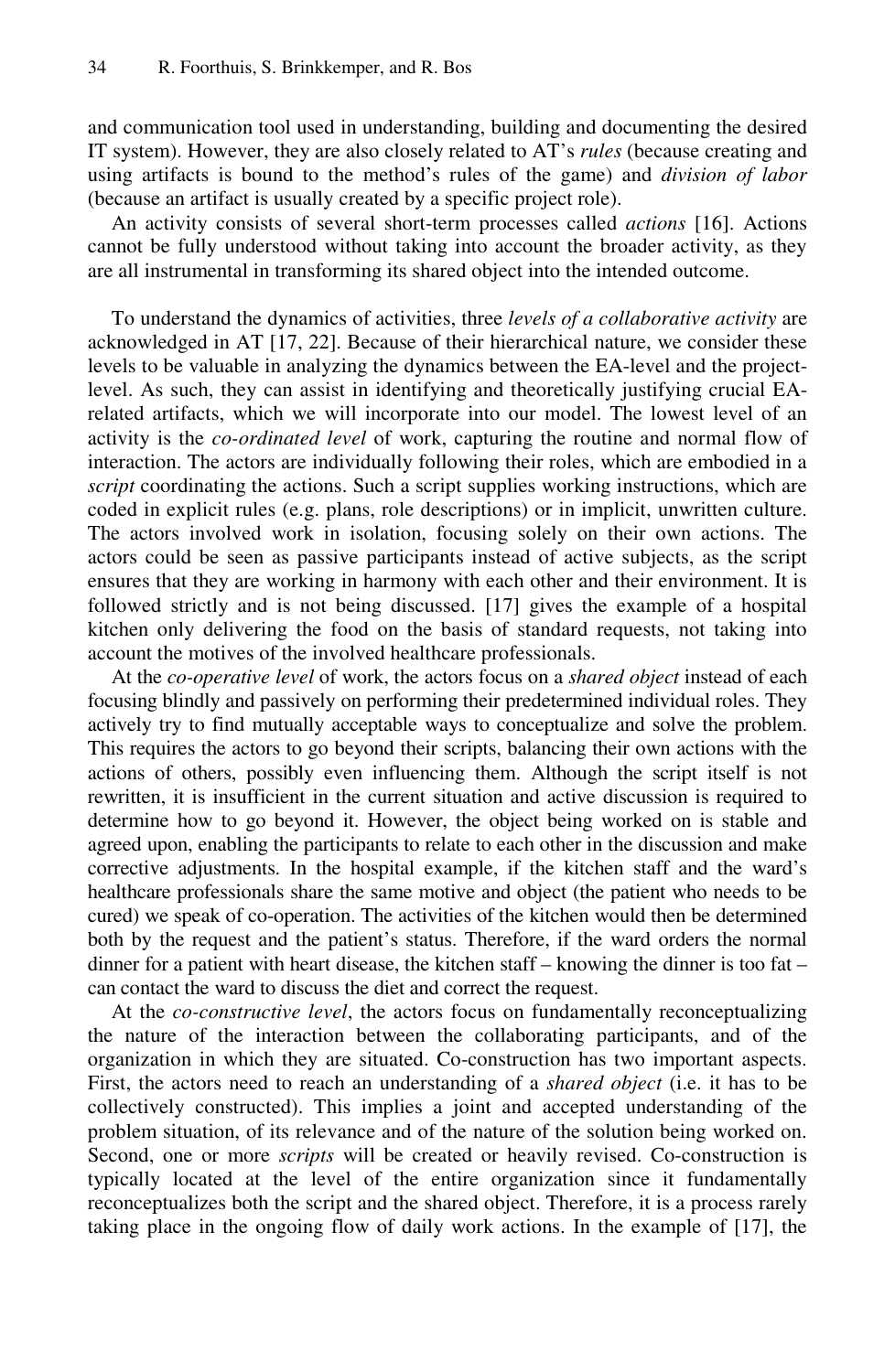hospital can decide to implement the model of the "Patient Focused Hospital", moving from a model of patient treatment with relatively independent departments to a more holistic model organized around teams of healthcare professionals.

Upward transitions between the three levels are caused by *reflections* on the script or on the object [17]. These reflections can be triggered by a *breakdown* or a *deliberate shift in focus*. [22] and [23] provide two mechanisms that are involved in breakdowns, namely *disturbances* (unintentional deviations in the observable flow of interaction, resulting from an obstacle, difficulty, failure or conflict) and *ruptures* (blocks or gaps in the flow of information between participants and the shared understanding). The reflection can culminate in one or more solutions, causing a downward transition from one level to another that establishes the resolution at the lower level. For example, installing an updated procedure that now takes exceptions into account.

#### **3.2 Applying Activity Theory to Projects**

This first part of this section will demonstrate that AT can be meaningfully applied to projects conforming to EA. This shows the important mediating function of artifacts, and as such the relevance of our artifact model in section 4. The second part will use the levels of section 3.1 to identify and justify new EA-related project artifacts.

We consider a business (re)design and IT project that conforms to EA to be a collaborative activity involving both project members and enterprise architects. Figure 3 shows the activity triangle applied to projects. The *subjects* are the project members. In AT this may be an individual, but also a collective [18, 19]. In a project this will depend on whether an artifact is created by one or by more project members. The *object* is the solution that is being worked on (e.g. programming code), and the *outcome* consists of the implemented business processes and information systems.

Examples of *tools* are not only the applied modeling tools, programming languages, editors and compilers [18], but also the artifacts that are central in this paper (deliverables such as Vision and Software Architecture Documents). Examples



**Fig. 3.** The structure of an activity applied to projects conforming to EA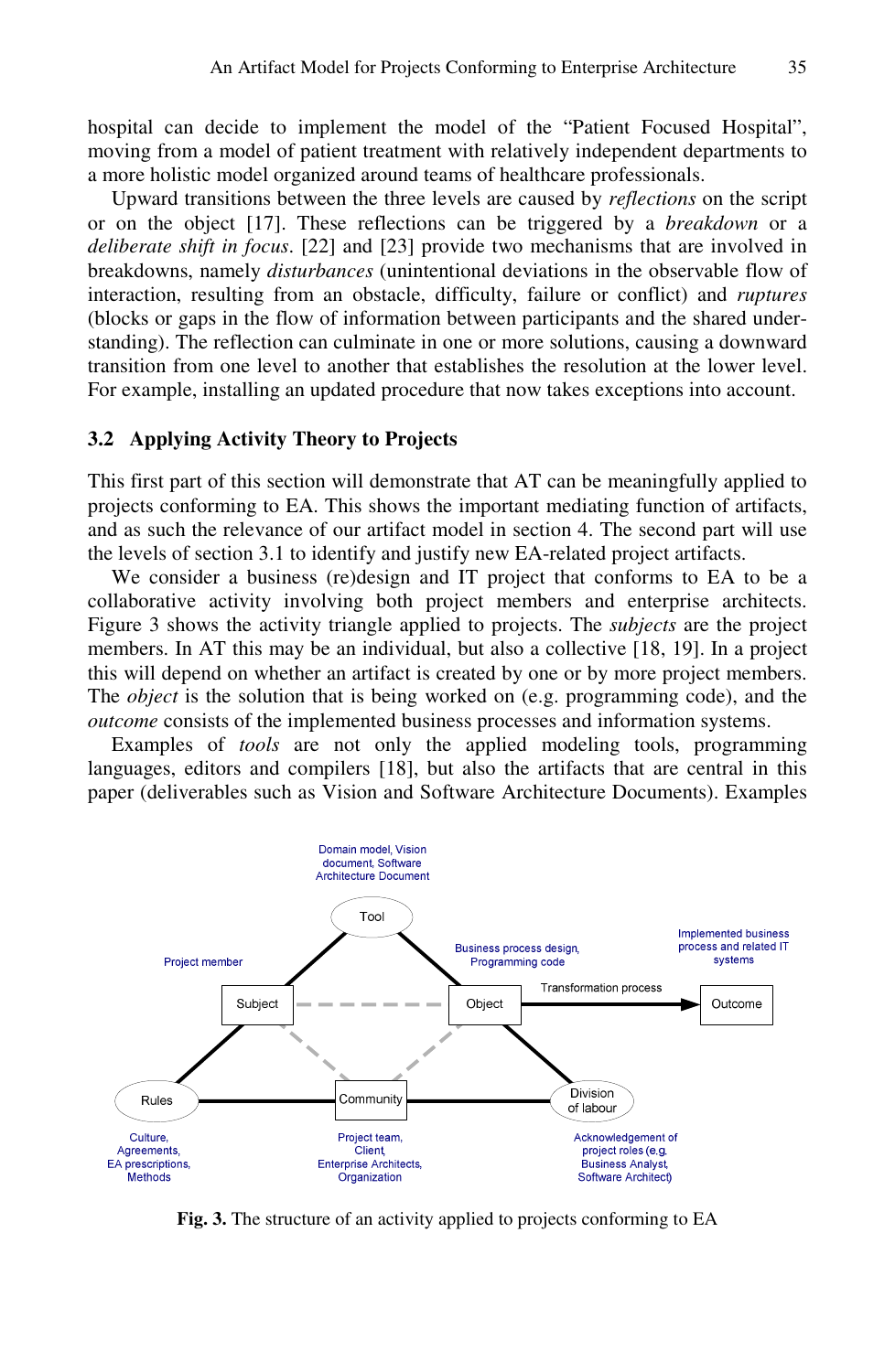of *rules* are systems development methods and formal and informal agreements with project members. Moreover, the Enterprise Architecture is an important provider of rules (i.e. prescriptions). Examples of the *division of labor* are the roles that individuals play, such as the system analyst, software architect and project manager.

The project here is an *activity* consisting of several *actions*. For example, an action may be the process of creating a Use Case artifact. Such an action cannot be fully understood without the frame of reference of the overall activity and its object and motive [16] – creating and delivering a business process and information system.

To fully understand an artifact such as the Software Architecture Document, it should be seen in the context of time in several ways. First, the concept (and template) of this document has been developed over years, eventually using the 4+1 view model of architecture [24]. Second, the artifact itself (or rather, an instantiation of it) is created each time in the course of a project, in several versions. Such a dynamic artifact is different from a stable artifact that does not change during the activity, such as a surgical instrument.

Although we have adopted a limited view on artifacts here, we still acknowledge the crucial mediating role they have in projects. This holds at different mediation levels. First, mediation occurs *between the project and the environment*. Considering the immediate environment, requirement artifacts like Vision documents and Use Cases can be used to create a shared understanding among the client, future end users and enterprise architects. Furthermore, the more distant colleagues in the organization and even entire industry contribute knowledge such as artifact templates, best practices, text books and white papers. They do not share the immediate object, but they do share an abstraction of it. Second, artifacts help mediate *between the actions of project members*. Inside the project, individual project members partly communicate by the artifacts they create and share. A project manager communicates what needs to be done in what project phase by his project plan. A system analyst communicates to the software architect what the high-level requirements for the system are by his Vision document. Third, artifacts also help mediate *the actions of an individual project member*. An artifact's template not only provides structure for the artifact itself, but it also identifies and structures the actions that need to be carried out by its creator. For example, a Vision document contains a Product Position Statement and a features section. These imply two distinct analytical actions for the system analyst to perform, albeit that the results of these actions should be consistent. Furthermore, a template can contain advice for the author, guiding his or her actions.

Below, we will apply the three levels of a collaborative activity to projects conforming to EA in order to identify important areas for EA-related mediation and, as a consequence, for artifacts. In the context of EA, *co-construction* typically implies creating or updating the Enterprise Architecture and its architectural prescriptions. Co-construction is therefore located at the level of the EA, where (an abstraction of) the object is being reconceptualized. In the case of this paper's statistical agency it may be the statistical product (publication) that needs to be created, or the information system that generates this statistical product. In addition to the reconceptualization of the object, one or more written scripts are being created in the form of enterprise-wide high-level design choices and constraints (prescriptions) regarding this object. This can take the form of models or architectural principles such as "Software will be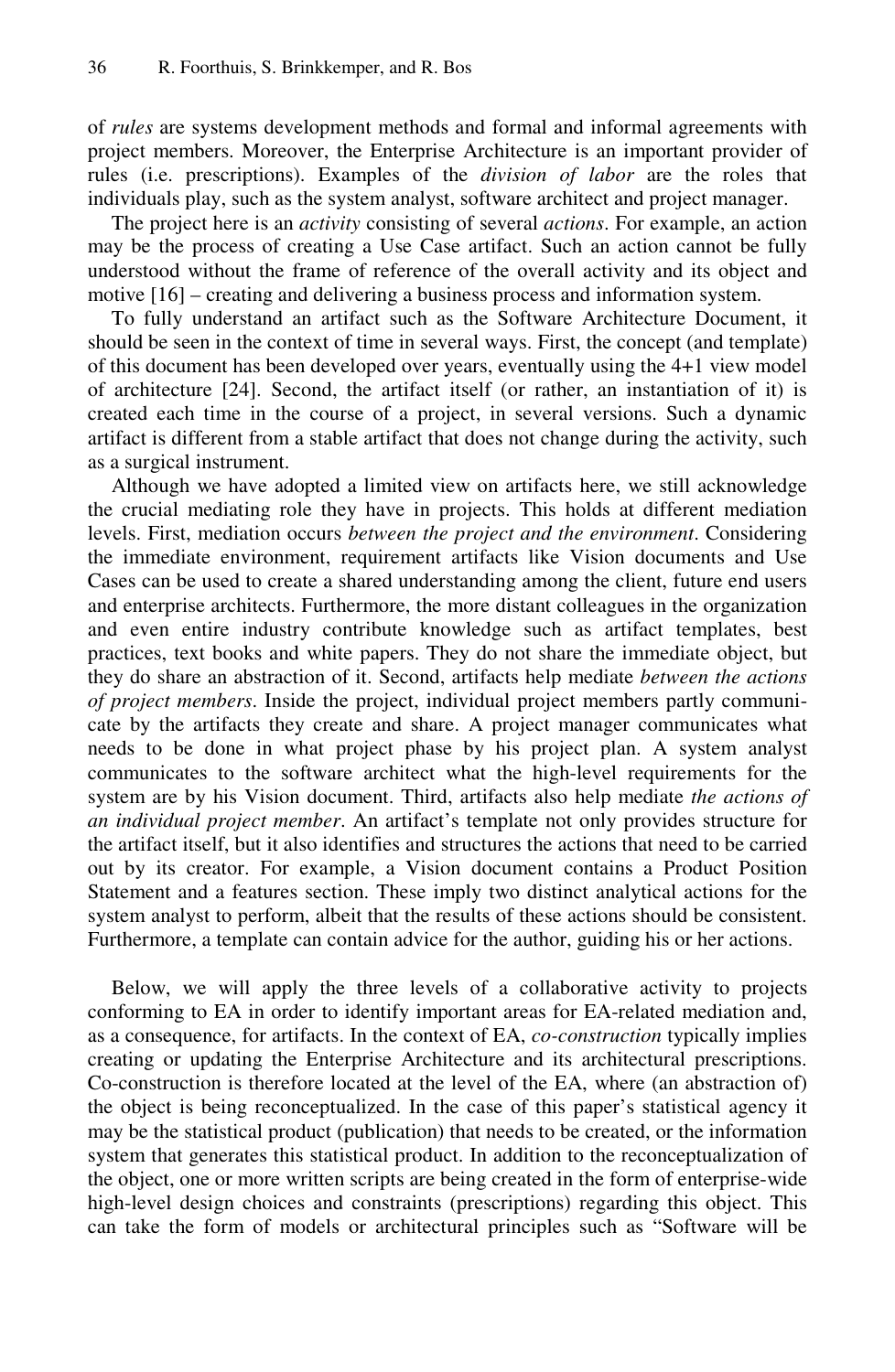developed in conformance with the organization's programming standards" and "If feasible, statistical products will be created using existing register data instead of selfdeveloped surveys". Consistent with AT, creating an EA is a reflective activity rarely taking place in the ongoing flow of daily project actions. Therefore, to be able to communicate the prescriptions to projects, the EA needs to be captured in one or more artifacts (which we will call the Full EA Documentation in the next section).

*Co-operation* means actively discussing the script in relation to the shared object, and going beyond the script without fundamentally questioning or reconceptualizing it [22]. From the perspective of this paper, this is the level where project members and enterprise architects meet. In order for project members to correctly apply the EA, they may need to consult the enterprise architects and discuss the prescriptions' meaning, relevance and application in the project context. This may therefore result in an artifact in which the enterprise architects can capture their advice (we will call this the EA Consultancy Report). Even if discussions with enterprise architects are not deemed necessary, project members may well be faced with prescriptions that impact the project so profoundly that they need to be actively discussed inside the project (e.g. the principle prescribing that a statistical product should be created using register data). Having such a fundamental impact, relevant EA prescriptions should be discussed at the beginning of the project, and their initial, intended application and tailoring should be recorded. The resulting set of prescriptions (we will call this the Project Start Architecture) will then function as boundary-setting and directionproviding for the remainder of the project. More discussions are likely to occur when these prescriptions are actually applied during the remaining phases of the project. It is necessary to inform the enterprise architects about the project members' experience with these prescriptions-in-action (we will call this the EA Feedback Report). The feedback can be used to update the EA. Or, to put it in terms of AT, this allows for the activity system to reconstruct itself [23]. In short, the co-operative discussions lead to communication both up to the enterprise architects and down to the project members.

*Co-ordination* only takes place at the project-level, as enterprise architects are not actively involved at this level. In fact, there is no discussion at all, as project members perform their EA-compliant actions in isolation. The project is able to adhere to architectural prescriptions by individually applying them. Therefore, discussing the script in relation to the shared object is not necessary, neither with the enterprise architects nor with fellow project members. An example at this level is adherence to the architectural principle "Software will be developed in conformance with the organization's programming standards." One such standard might be to apply the UpperCamelCasing naming convention to variable names. It is not difficult to see that project-wide and even organization-wide compliance is possible by individual developers independently following the script – in this case the principle and the standards it refers to. Although enterprise architects are not actively involved in performing EA-compliant actions at the co-ordinated level, they can get indirectly involved. As a script is *prescriptive* and therefore implies conformance, the extent to which the project conforms to EA prescriptions will have to be checked and communicated (resulting in what we will call the EA Conformance Report). Note that testing on EA conformance is not only relevant for co-ordination, but also for cooperation, as both levels apply EA prescriptions.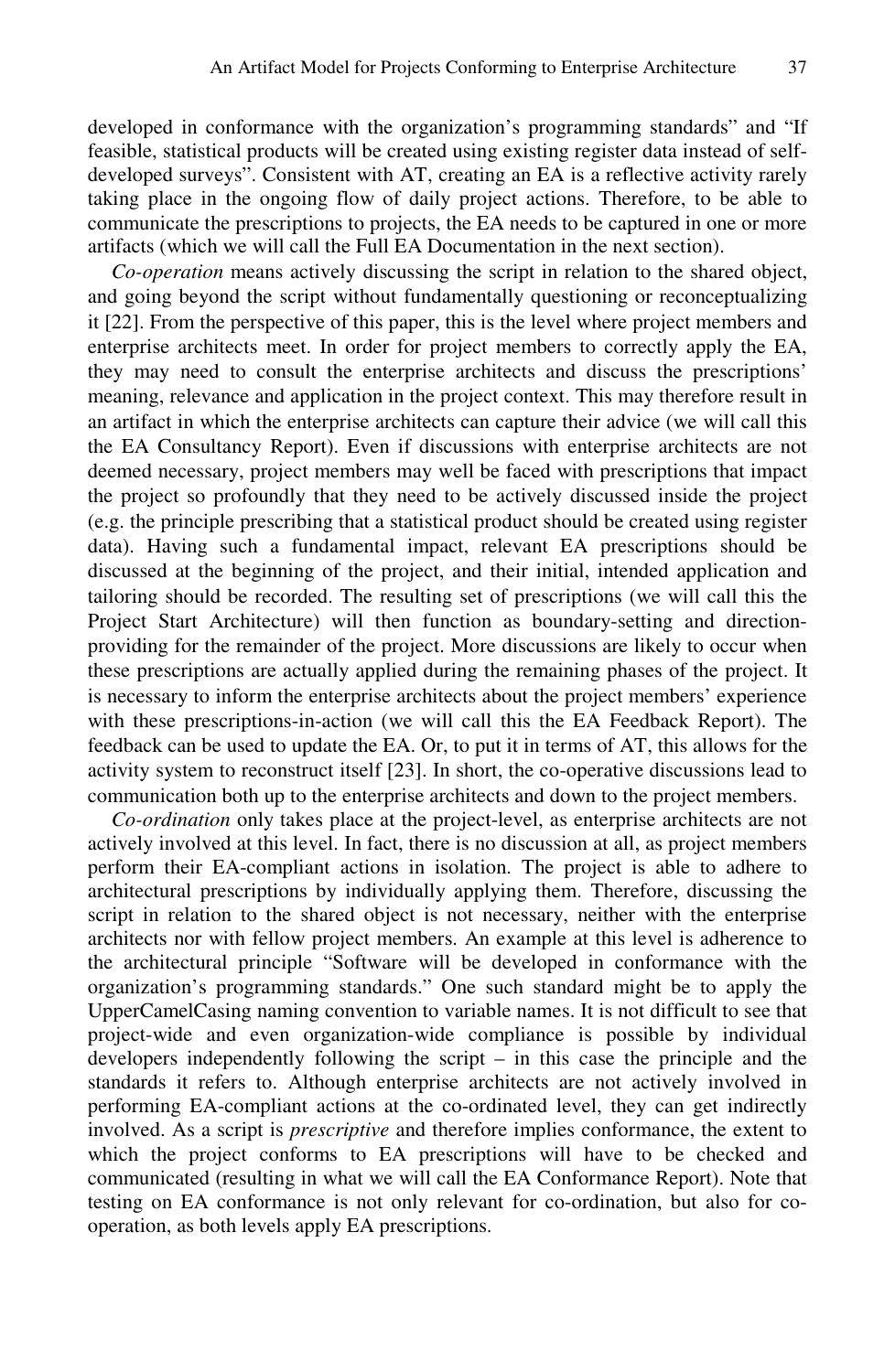There are several mechanisms that can trigger the transition to a higher level. A *breakdown* can occur because of a poorly formulated EA prescription (a rupture) or a non-effective EA prescription (a disturbance). An example of a *deliberate shift in focus* is an idea for a new, improved or extended prescription, originating in a project. Enterprise architects have to know if any such transition occurs – yet another indication of how important the EA Feedback Report mentioned above is.

A co-constructive effort might seem removed from the actual task itself (in this case carrying out a project). However, as [17] points out, it is essential to view it as a part of the same activity because it helps to improve performing the task. This is especially apparent at the co-operated level, which implies that EA architects should be actively involved in projects, providing advice and also testing on EA conformance. Furthermore, note that our application of the three levels describes the collaborative activity of *carrying out projects conforming to EA*, not the activity of *creating the EA*  (there would be some overlap, but in the latter case the focus of the lowest levels would shift from the project members to the enterprise architects).

Concluding this section we observe that Activity Theory demonstrates the crucial role of artifacts in mediating between processes and helps in identifying and justifying the relevant artifacts for projects conforming to Enterprise Architecture.

### **4 The Artifact Model**

Based on the findings of the previous section, we will present the model for projects conforming to EA here. This model features EA-related artifacts used in or created by projects, the relationships of these artifacts with EA, and the actions in which they are created and tested on conformance.

We will use the Rational Unified Process (RUP) as a base model to extend. RUP is a software engineering process that provides a disciplined approach to assigning tasks and responsibilities in software development, featuring e.g. business modeling, requirements elicitation and technical systems design [21, 24]. We will use RUP for several reasons. First, RUP is the *de facto* standard for software engineering [14]. Consequently, we can take for granted the existing RUP artifacts, and only need to justify the new EA-related artifacts. Second, being a "unified" approach, it features artifacts and techniques also present in other approaches (such as the Vision document, Use Cases and UML). This makes our model relevant for other approaches as well. Third, RUP is also used in the organization in which we did our empirical research, making it possible to experiment with it.

The model is presented visually in Figure 4. In order to present an orderly and understandable diagram, we have included only the fundamental analysis and design artifacts (as contained in the Project Architecture of section 2) and an occasional project management artifact. See also [10] for the artifacts in the Project Architecture. See tables 1 and 2 for a description of the artifacts.

In terms of Activity Theory, the diagram shows the *(sub-)actions* and the *artifacts* used and generated therein. The *subjects* and *division of labor* are also present in the form of the roles that perform the *(sub-)actions*. In terms of the *community*, the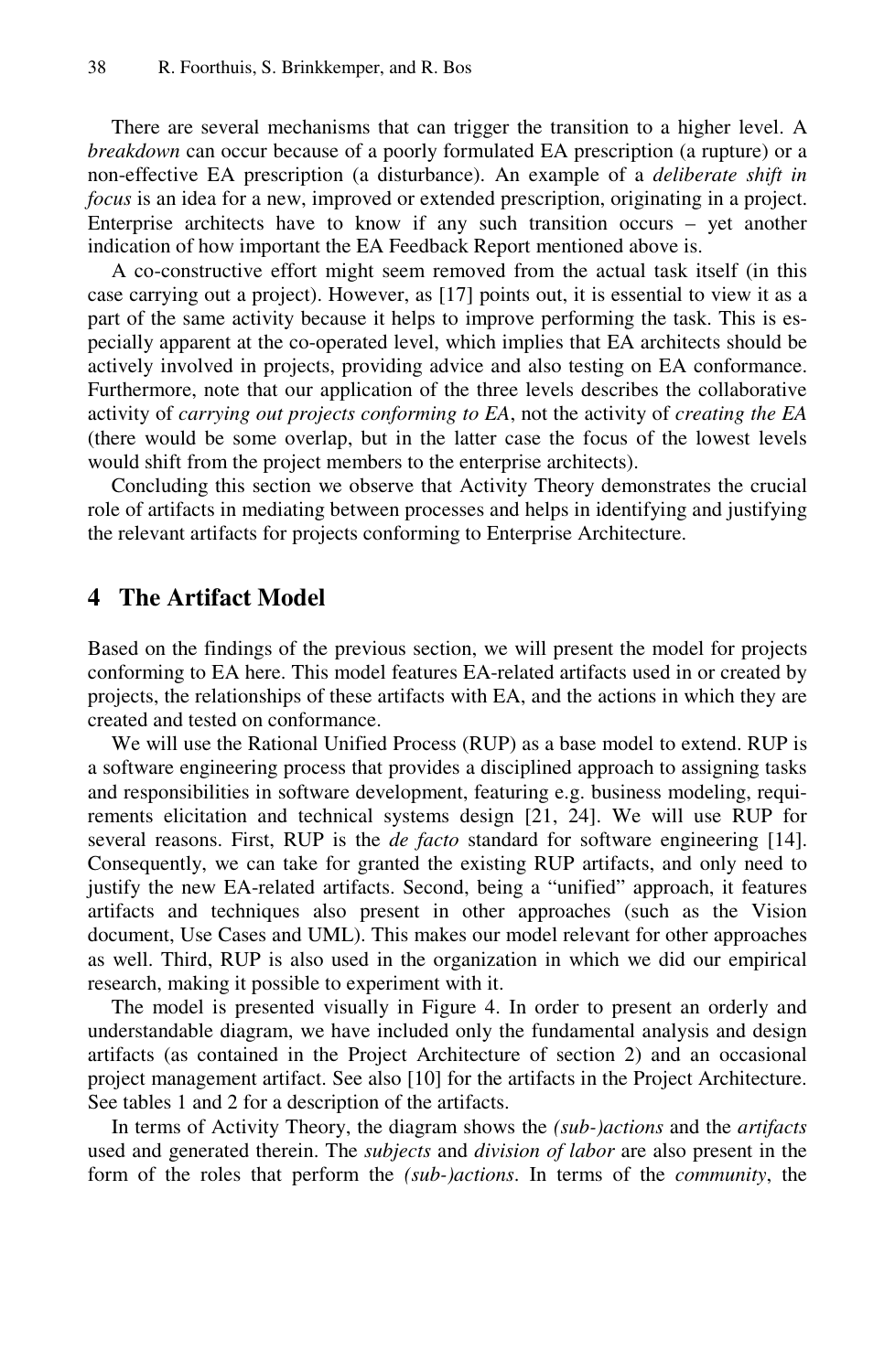

**Fig. 4.** The artifact model: artifacts and the actions that create and use them in projects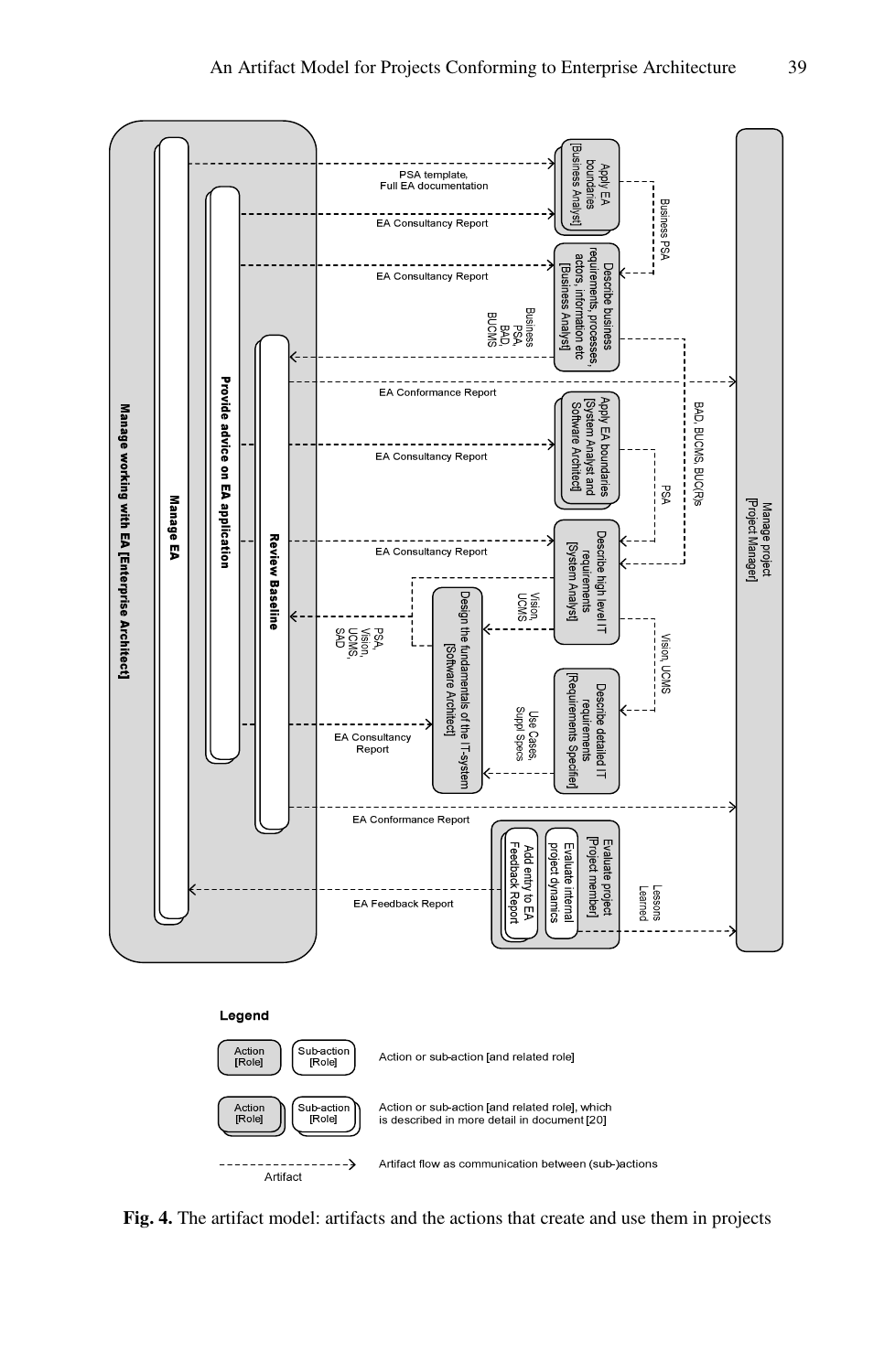diagram features not only the actions of project members, but also those of the project's environment. These external actions and roles are printed in bold text. The flow of time is implicitly included by reading from left to right, but it should be noted that the length or surface area of the actions is not necessarily indicative of the relative duration or amount of work.

The interaction between actions – and therefore between actors – is specified in terms of artifacts, explicitly representing their mediating function on two of the mediation levels of section 3.2. First, *between the project and the environment*: PSA templates, actual PSAs, EA Consultancy Reports and EA Conformance Reports are used to align the project with the EA and other projects. Also, EA Feedback Reports are used for input to update the EA with knowledge from real-life situations. Finally, several existing RUP artifacts are used here. Second, the mediation *between the actions of project members* is represented: the (Business) PSA communicates to which prescriptions the individual project members and their artifacts should adhere. Other artifacts describe e.g. requirements. The third level, *actions of an individual project member,* can be found in [20] as it is too detailed to discuss here.

Below, the artifacts created by projects are described in more detail. Existing RUP artifacts are defined according to [21, 24]. These existing, well-known project artifacts feature a "Relation to EA" section specifying in what way they will have to conform to EA. Artifacts that are new and exclusive to working with EA are displayed underlined.

#### **Table 1.** The artifacts created by the project

**Business PSA**: The collection of business prescriptions from the EA that is relevant for the specific project, and their initial translation to the project situation. This artifact specifies the boundaries for the business analysis phase of the project, and can be seen as a preliminary version of the PSA artifact (see below). Can also contain a sketch of the intended situation.

**PSA**: The collection of business and IT prescriptions from the EA that is relevant for the specific project, and their initial translation to the project situation. This artifact specifies the boundaries for both the business and the IT phases of the project. The PSA includes the Business PSA.

**BAD**: The Business Analysis Document contains the Business Vision document and the Business Architecture Document. The Business Vision describes the business goals and requirements of the project. The Business Architecture Document describes the fundamental aspects of the business from a number of perspectives (e.g. key business processes, organizational structure, delivered products and services, business domain and market).

Relation to EA: The Business Vision should explicitly state that the future business setting will be consistent with the EA. This can be done in the Constraints and Applicable Standards sections.

**BUCMS**: The Business Use Case Model Survey is a model of the business goals and intended functions that identify roles and business deliverables in the production situation.

Relation to EA: This artifact is well-suited to specify the utilization of the enterprise-wide services delivered (or defined) by the EA, using secondary actors representing these EA services.

**BUC(R)**: A Business Use Case (BUC) is a description of a business process from an external (e.g. customer), value-added point of view. A Business Use Case Realization (BUCR) can be used to describe the business process from an inside (e.g. business worker) perspective.

Relation to EA: The content should be consistent with PSA (and therefore EA) prescriptions. The way in which EA business services will be used should be (non-technically) described in detail.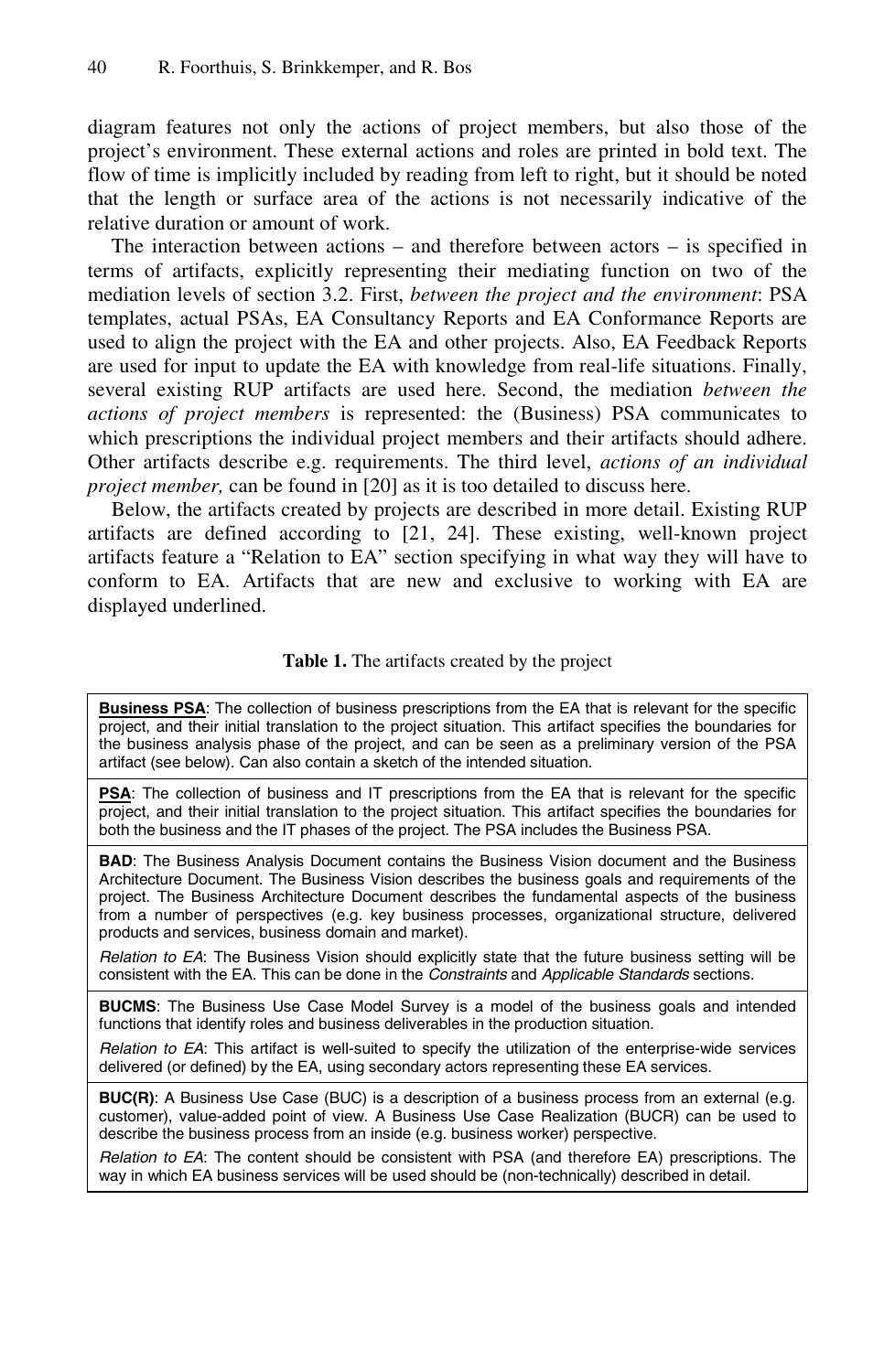#### **Table 1.** (*continued*)

**Vision**: The Vision document is a description of the high-level requirements of the IT system. It captures the essence of the product in terms of needs, features and design constraints.

Relation to EA: The Vision should explicitly state that the IT system will be consistent with the EA. This can be done, for example, in the Applicable Standards and Assumptions and Dependencies sections. Also, the role of the Enterprise Architect should be included in the Stakeholders section. Finally, the features, which describe the system, should be consistent with the EA.

**UCMS**: The Use Case Model Survey provides a model of the system's intended functions and its environment. Contains all Use Cases that describe the system and the actors that interact with it.

Relation to EA: This artifact is well-suited to specify the utilization of the enterprise-wide IT services delivered (or defined) by the EA, using secondary actors representing these EA services.

**Use Case**: Use Cases describe the detailed functionality of the IT system as tasks that can be carried out with the system. This takes the form of a sequence of actions that the system performs, yielding an observable result of value to the actor initiating the Use Case.

Relation to EA: The content should be consistent with the EA and PSA. The way in which EA IT services will be used should be (non-technically) described in detail.

**Suppl Specs**: The Supplementary Specifications artifact describes the requirements of the IT system that can not be easily captured in one specific Use Case.

Relation to EA: The content should be consistent with PSA (and therefore EA) prescriptions.

**SAD**: The Software Architecture Document provides a comprehensive architectural overview of the system, describing several software-architectural views, such as the *deployment view*.

Relation to EA: The content should be consistent with the EA and PSA. The way that the EA's IT services will be used should be technically described.

**Lessons Learned**: This artifact collects and explicitly states improved practices for future projects (excluding feedback regarding the EA).

**EA Feedback Report**: This artifact, which does not need to be a lengthy report, provides feedback to the Enterprise Architect about applying the architectural principles, and, for example, using enterprise-wide services delivered by the EA. Any project member who has to adhere to EA while carrying out actions can add entries to this report. The feedback can result in EA prescriptions and views being changed, added, removed, grouped or stated more clearly in the EA.

The table below describes the artifacts delivered by the Enterprise Architect.

**Table 2.** The artifacts created by the Enterprise Architect role

**PSA template**: The template that assists the authors in creating the Business PSA and the PSA.

**Full EA documentation**: The full and official artifacts, which describe the EA in detail.

**EA Conformance Report**: A report created by the Enterprise Architect in which an artifact baseline of the project is judged against the EA per prescription. (A baseline is a set of artifacts which the project pretends is complete and accorded by its immediate stakeholders.) The report can be formal or informal and contains a final judgment and suggested actions for the project.

**EA Consultancy Report**: A report created by the Enterprise Architect in which the project is given tailor-made advice on the application of EA prescriptions. May or may not be on request.

Several remarks should be made. First, the Enterprise Architect supplies the PSA template and Full EA documentation only to the Business Analyst. However, this does not imply that other project members do not have access to this material, as we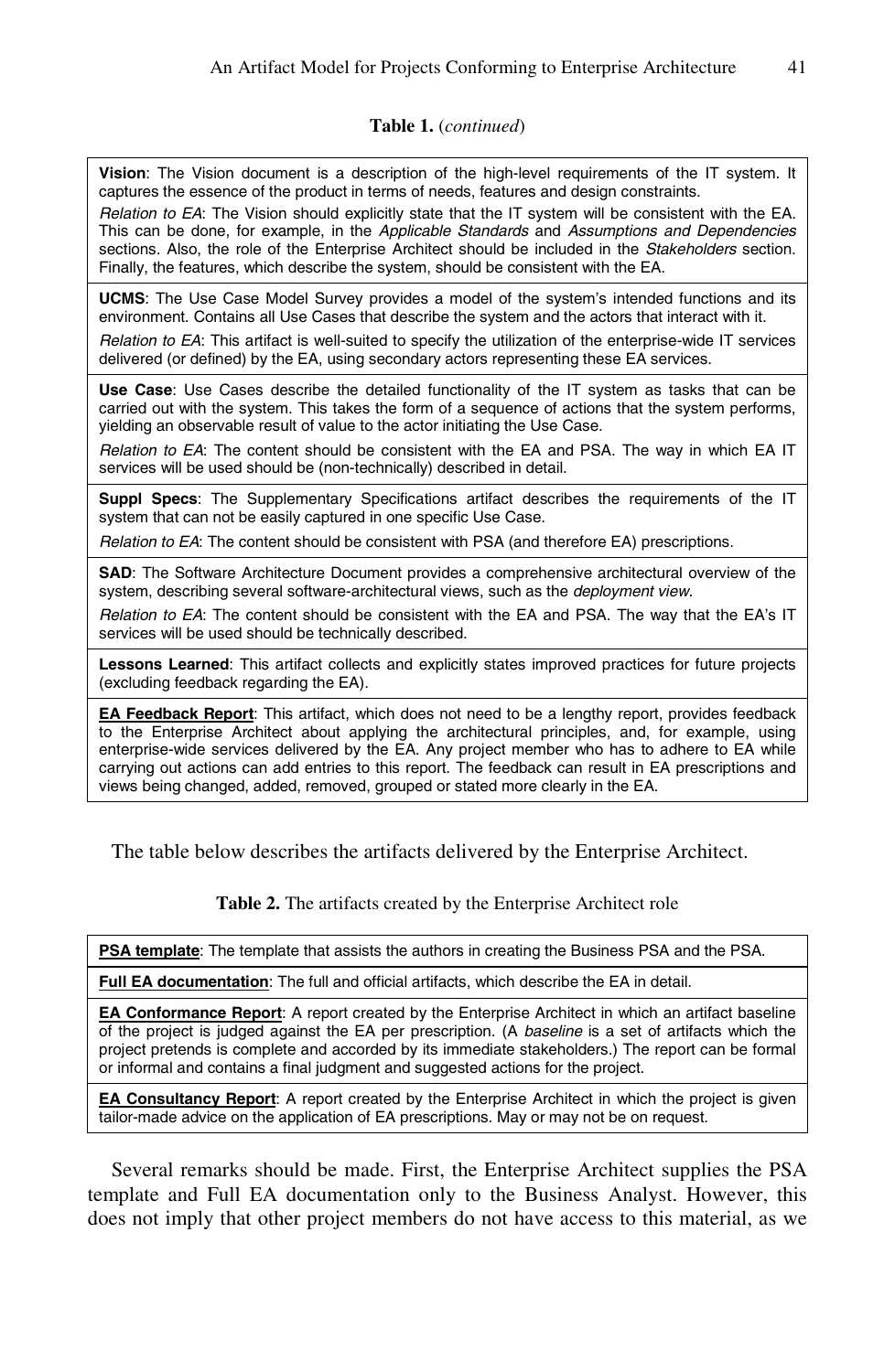assume the Business Analyst will distribute it. Second, it is important to understand that in a real-life project an artifact can be a formal, elegantly written document, but that it can also be a simple e-mail. Moreover, in some cases a written or drawn artifact may not be the only or most effective way of communication. For example, a face-toface dialogue may sometimes be a better way to communicate advice than an EA Consultancy Report. However, it is often still advisable to also create a physical artifact, as it persists what has been said and may prevent unnecessary discussion afterwards.

Third, in our model we differentiate between the EA itself (the Full EA documentation) and the artifacts based on it. A generic PSA template could be created, however, already containing the EA prescriptions that are relevant for projects [see also 11]. This is interesting, as it blurs the distinction between EA and project template. However, as an EA also comprises prescriptions that are not relevant for projects, we still see the EA as a separate entity.

# **5 Empirical Support**

In Action Research (AR) the researcher participates in a real-world situation to help solve an immediate problem situation while carefully informing theory [25]. To ensure maximum relevance and scientific rigor, we followed the formalized Canonical Action Research (CAR) approach and applied its five principles, as described in [26]. Participating in a project allowed us not only to discover best practices, but also to experiment with them. The CAR was carried out in Statistics Netherlands (SN), the Dutch government agency responsible for producing and publishing undisputed, consistent and relevant statistical information. Late 2006, the EA had been officially approved by SN's top management. None of the authors was actively involved in creating the Enterprise Architecture. See [11] for more information about SN and its EA. The principal researcher participated in two business process redesign projects with an IS component: the CPI (consumer price index) and the Energy statistics. The CPI calculates the average price change of consumer goods and services purchased by Dutch households, and as such influences salaries, pensions and rent levels. The Energy statistics provide information about physical energy flows in relation to energy commodities (e.g. oil and electricity) and energy producers and consumers. In both projects, the principal researcher participated as a business and system analyst. In these projects the business processes, statistical methods and supporting IT systems were being redesigned. Research data were collected by keeping a daily research diary, recording audio and/or taking minutes of discussions and analyzing documents (e.g. EA artifacts and presentations).

During the research we adhered to the five principles of CAR [26]: the Researcher-Client Agreement, the Principle of Theory, the Cyclical Process Model (see below), Change through Action and Learning through Reflection. As artifacts are central to the current paper and we have already described the application of these five principles in our projects in [11], we shall focus here on how the cyclical process model was applied to create project artifacts. The cyclical process model is used in CAR in order to ensure systematic rigor.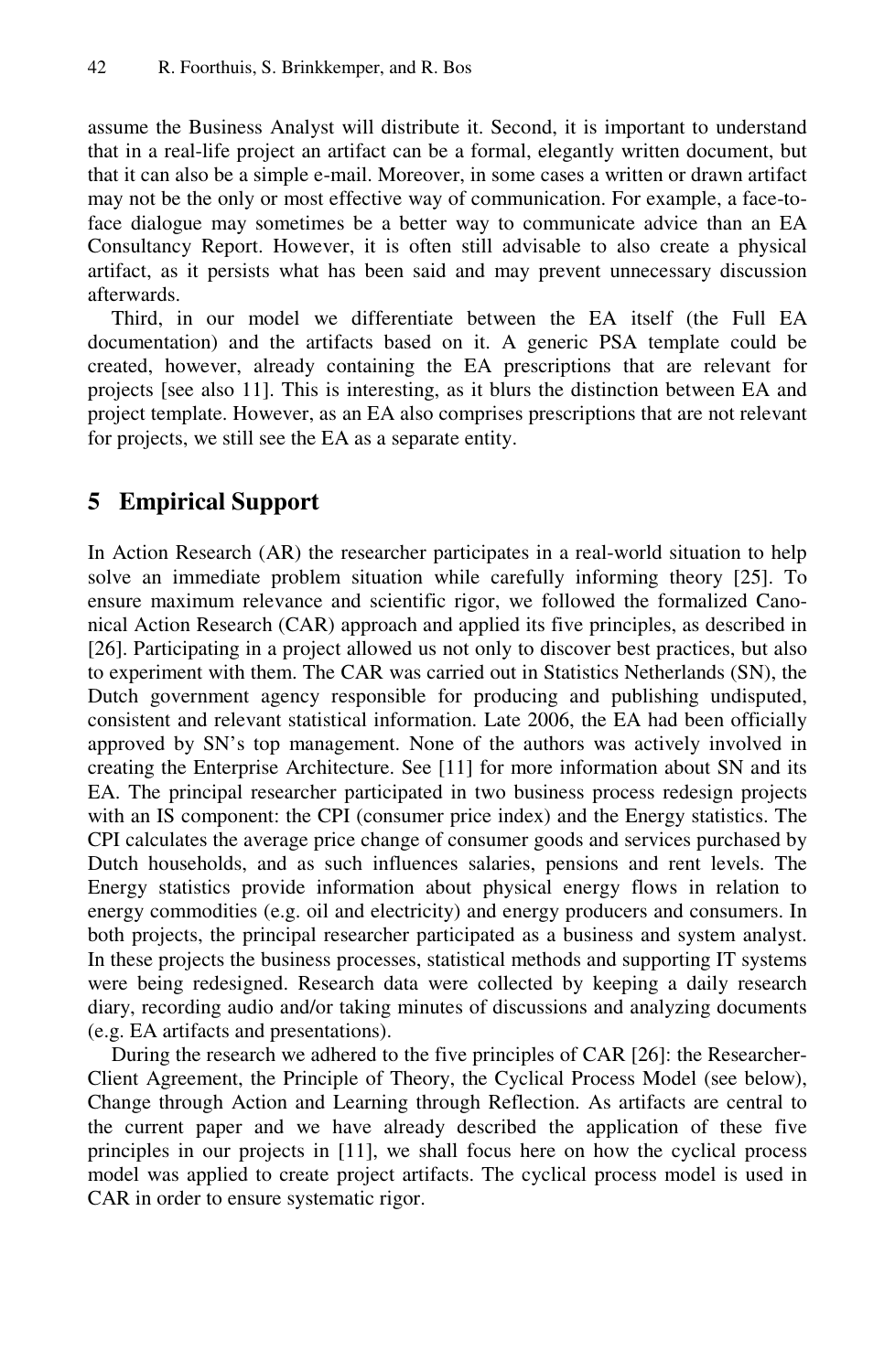As artifacts are central in our study and SN needed a practical approach for creating them when conforming to EA, the action in our CAR consisted of creating several project artifacts. The research therefore featured a large number of small cycles, as every project artifact required several versions. Below, we will describe the five stages of the cyclical process model [25, 26] and the way we applied them.

- *Diagnosing*: Diagnosing refers to the definition of the organization and its problems by the researcher, which directly informs the planning of actions. Therefore, this action is not only performed at the start of the research project, but also as a regular part of each subsequent cycle. In our study, the participating researcher started with an orientation phase, in which the EA was assessed independently. Each CAR project also had an orientation phase in which the domains and its problems were explored by reading documents and interviewing key people. In each subsequent stage the current state of the project was analyzed in order to be able to determine what (aspects of the) artifacts had the highest priority.
- *Action Planning*: In action planning, the actions that should solve or improve the problems are specified using a theoretical framework. At the start of our study this was the framework as described in [10]. In later cycles the (preliminary version of the) artifact model was used for planning. Two main actions that required planning were creating a new version of a specific artifact and a review session to discuss it.
- *Action Taking*: The researcher and practitioners work together to intervene in the organization, causing change in the setting. In the case of our study, action taking meant analyzing input information (such as statistical methodology documents), interviewing stakeholders and writing or visually modeling the artifact. Finally, the artifact had to be distributed to the relevant stakeholders. In the creation process, it was sometimes necessary to (re)define artifacts when no relevant predefined artifacts existed in Statistics Netherlands. For example, neither the PSA nor a specific format (template) for a business analysis artifact existed.
- *Evaluating*: After the action is taken, the researchers and practitioners evaluate the outcome. In our study, therefore, after a new version of an artifact was created it was reviewed by project members, future users or other stakeholders. If all involved agreed that the artifact was finished, it was approved. If not, the shortcomings were captured in the review history, and another cycle would be required.
- **Reflecting:** Specifying learning is usually an ongoing process, as it was in our study. Interesting findings were recorded in the daily research diary and, if needed, changes were made to the current artifact model. Also, an artifact model was tailored specifically for SN (e.g. including statistical method artifacts) and interesting findings were collected in a document to share with the practitioners.

In addition to the projects, the participating researcher was involved in several sessions that Statistics Netherlands organized in order to invent a way in which projects conforming to EA can be carried out. The sessions included enterprise architects, business analysts, system analysts and information managers. As a result, the researcher created a preliminary version of the artifact model for SN, which was discussed, and after several iterations was included in the official documentation. The model presented in this paper evolved from the model in this documentation, based on the subsequent experiences in the AR projects.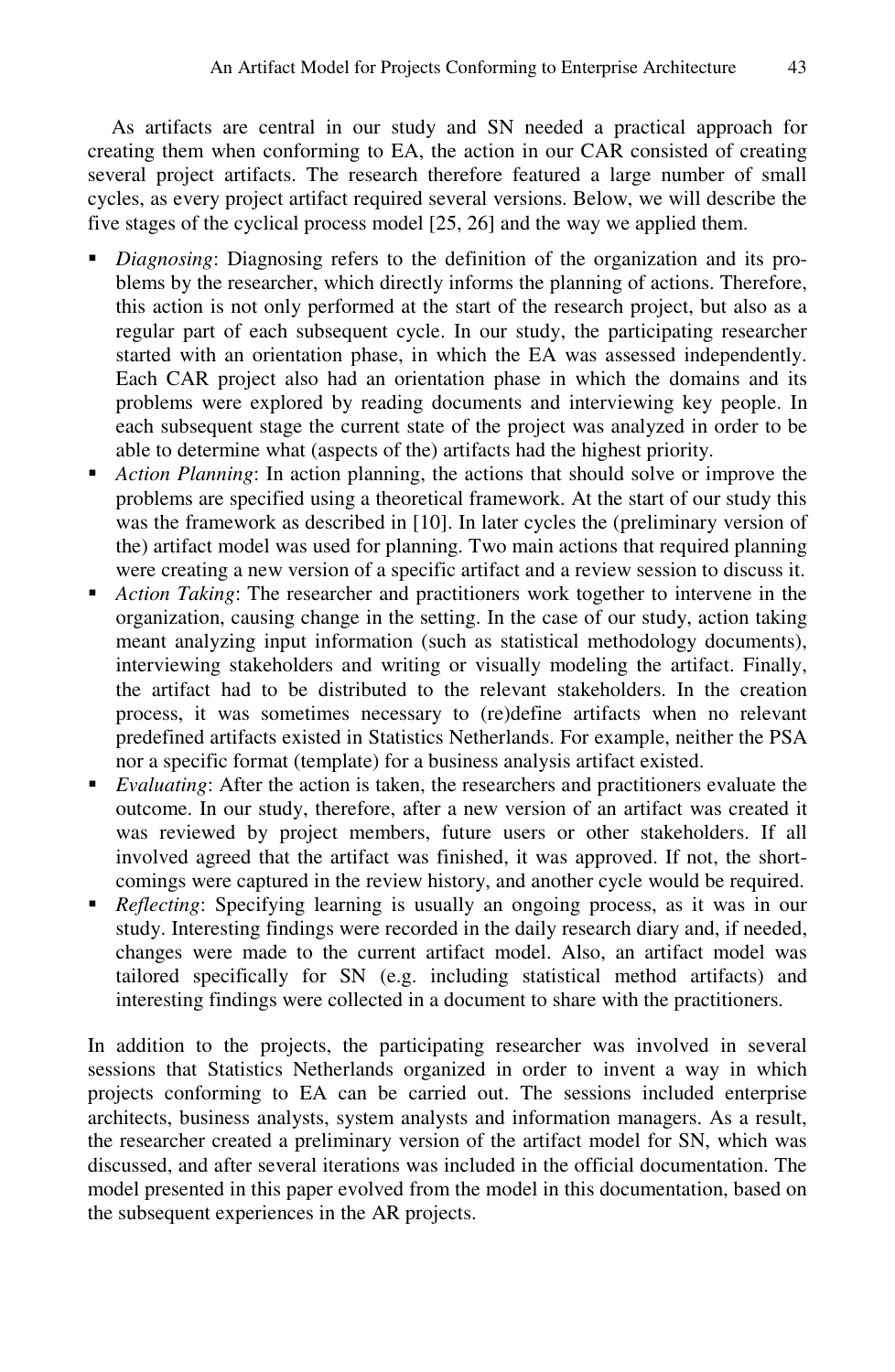Therefore, it is not the case that *Activity Theory* and the *best practices* of [11] were the input for the model of section 4, and that the *empirical research* has the function of testing it. Rather, in the research these three elements were all input for the model simultaneously. In other words, the model resulted from the CAR, instead of being tested by it. Testing the model is therefore a suggestion for further research. The table below gives an overview of the artifacts created in the Energy project.

| Artifact                | #Instan-<br>ces | #Cycles<br>(#Versions)                  | Format   | <b>Assisted</b><br>by Enterpr<br><b>Architect</b> | <b>Reviewed</b><br>by Enterpr<br><b>Architect</b> | $(Co-)$<br>written by<br>researcher | <b>Roles</b>            |
|-------------------------|-----------------|-----------------------------------------|----------|---------------------------------------------------|---------------------------------------------------|-------------------------------------|-------------------------|
| PID                     |                 | 2(3)                                    | Document |                                                   |                                                   |                                     | Proj Man                |
| <b>Bus PSA</b>          |                 | (3)                                     | Document |                                                   |                                                   |                                     | <b>Business</b>         |
| <b>BAD</b>              |                 | 6(10)                                   | Document |                                                   | V                                                 |                                     | Analyst                 |
| LIM                     |                 | 6(18)                                   | Document |                                                   | $\sqrt{ }$                                        | V                                   |                         |
| <b>Stat Method</b>      |                 | 4(10)                                   | Document |                                                   |                                                   |                                     | Statistician            |
| <b>PSA</b>              |                 | 2(6)                                    | Document |                                                   | ٦                                                 | V                                   | Syst Anal<br>Softw Arch |
| Vision                  |                 | 3(9)                                    | Document |                                                   |                                                   |                                     | Syst Anal               |
| <b>UCMS</b>             |                 | 4(9)                                    | Document |                                                   |                                                   | V                                   |                         |
| <b>Key UCs</b>          | 3               | UC06: 2(4)<br>UC07: 3 (8)<br>UC12: 1(5) | Document |                                                   |                                                   |                                     | Reg Spec                |
| SAD                     | 1               | (18)                                    | Document | N                                                 | V                                                 |                                     | Softw Arch              |
| <b>EA Feedbk</b>        |                 | 1(1)                                    | E-mail   |                                                   | V                                                 | V                                   | All                     |
| EA Confor-<br>mance Rep |                 | 1(1)                                    | E-mail   | n.a.                                              | n.a.                                              |                                     | Enterpr<br>Architect    |

**Table 3.** Creation of project artifacts for the Energy project

The number of cycles is operationalized by the number of review sessions related to a unique artifact version (e.g. two review sessions discussing the same version of an artifact counts as one cycle). The number of instances of "Key UCs" is the number of architecturally significant Use Cases identified in the Use Case View section of the SAD. The CPI project was very similar, the main difference being that the researcher also created a Vision document and a key Use Case.

Experimenting with the artifacts in real-life projects also provided us with the knowledge of how to make their contents consistent with the organization's EA. This knowledge was input for the "Relation to EA" sections in the tables of section 4.

As the table's *italics* show, the statistical project featured artifacts not present in the artifact model: the statistical method document and the LIM (Logical Information Model describing statistical datasets). This indicates that our artifact model should be seen as heuristic by nature: it provides guidance, but the model should be checked for validity and possibly be tailored to the specific organization or project situation. One can especially wonder if all of the artifacts in the model are mandatory. In our opinion artifacts should be delivered only if relevant to the situation. This can also be seen from the table, as the Energy project did not produce any Business Use Cases.

The table also shows that an enterprise architect was involved in creating the Software Architecture Document, but no architect actively assisted in creating the business-oriented artifacts. This was due to the fact that the decision to involve enterprise architects more closely in projects was taken by SN's management at a moment that the business analysis phase of the Energy project had already been completed.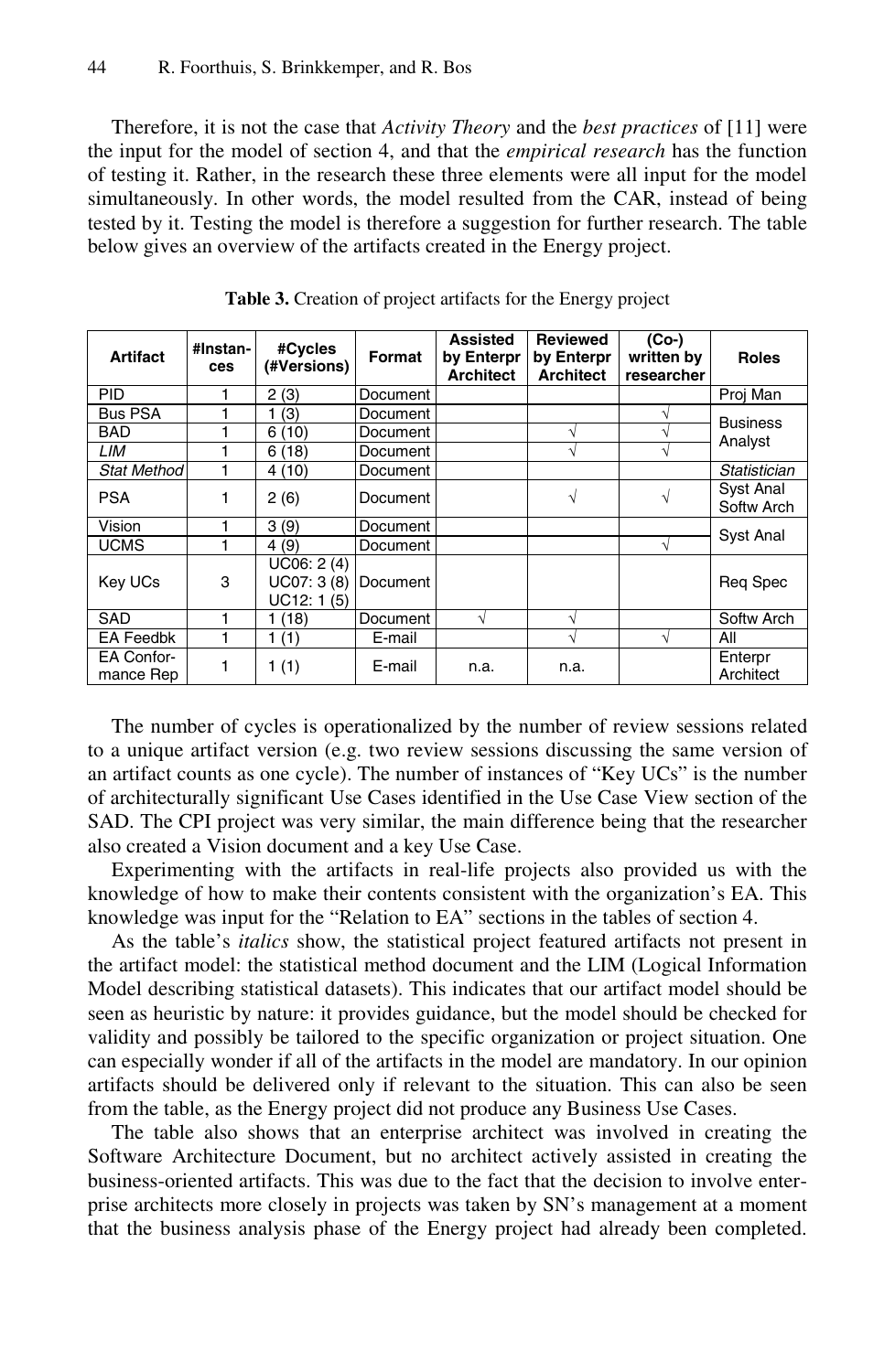More recent projects, depending on their importance, also had an enterprise architect attached to them that was specialized in the business aspects of the EA.

### **6 Conclusion**

Focusing on the real-life application of Enterprise Architecture, this paper features several contributions. First, we have demonstrated that Activity Theory can be usefully applied to projects conforming to EA. This allows us to learn more about the nature and structure of this type of project in relation to EA, and the role of artifacts therein. Second, AT's levels of a collaborative activity have helped us to identify and justify the artifact types that are relevant for projects conforming to EA. Third, this theoretical knowledge has been used to create a model for projects conforming to EA. This model – also based on RUP, best practices identified earlier and empirical action research – provides a practical approach for carrying out projects conforming to EA, and for testing projects on conformance by enterprise architects. Finally, we presented how each individual deliverable in this model, both new and existing, should conform to Enterprise Architecture.

Further research might focus on testing the artifact model in similar and different settings. Furthermore, we have used RUP for our specific model, but, as the dedicated EA artifacts we have introduced are generic in nature, it would also be valuable to incorporate them in other systems development approaches. As we focus on artifacts, this would especially be interesting for 'document-light' agile methods, such as Extreme Programming and Lean Software Development.

As a final remark, we have focused on the artifacts that play a major role in carrying out projects conforming to EA. As a consequence, however, several aspects of carrying out projects have received little or no attention in this paper. For example, leadership styles and risk analysis (see e.g. [12] and [13]), which are important aspects in their own right but might also prove relevant for projects conforming to EA.

**Acknowledgements.** The authors wish to thank Marc Houben, Frank Hofman, Marlies van Steenbergen, Wiel Bruls and the PoEM 2008 reviewers for their valuable remarks.

### **References**

- 1. Bucher, T., Fischer, R., Kurpjuweit, S., Winter, R.: Enterprise Architecture Analysis and Application. An Exploratory Study. In: EDOC Workshop TEAR Proceedings (2006)
- 2. The Open Group: TOGAF. Version 8.1 Enterprise Edition (2003)
- 3. Lankhorst, M.: Enterprise architecture at work. Modelling, communication and analysis. Springer, Heidelberg (2005)
- 4. Pulkkinen, M., Hirvonen, A.: EA Planning, Development and Management Process for Agile Enterprise Development. In: Proceedings of the 38th Hawaii International Conference on System Sciences, HICSS (2005)
- 5. Wagter, R., Berg, M., van den Luijpers, J., van Steenbergen, M.: Dynamic Enterprise Architecture: How to Make It Work. John Wiley & Sons, New Jersey (2005)
- 6. Merriam-Webster's Online Dictionary (accessed September 3, 2008), http://www.merriam-webster.com/dictionary/artifact